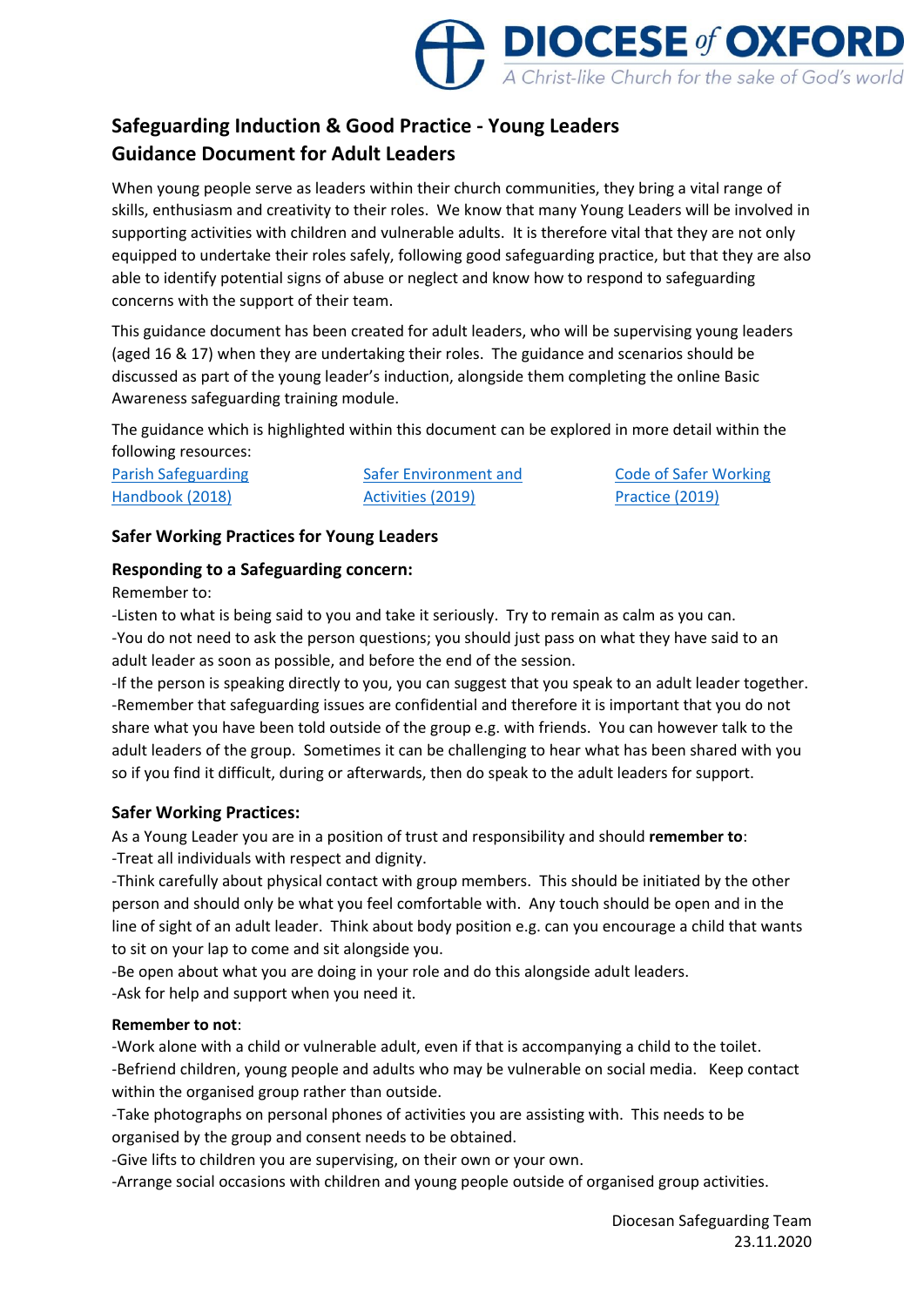#### **Scenarios**

**1. Lucy** (16) has been volunteering with Messy Church at her parish for the past six months. Generally, Lucy runs one of the activities for children and their parents alongside Rita and Sarah, who are adult leaders and who started Messy Church at the parish a few years ago. This week Messy Church are running Advent activities. Rita asks one of the groups if anyone knows the name of the special baby who comes on Christmas Day. When a couple of the group shout Jesus, Lucy hears Jack (4) tell the boy next to him 'My baby brother is coming at Christmas. Mummy is crying and Daddy shouts at her tummy.' Lucy looks around and realises that no one else has heard what has been said. Jack and the other boy carry on with the activity.

#### **What might concern Lucy? What should Lucy do next?**

Points to discuss:

-Concern for Jack and Mum. Potential signs of emotional / domestic abuse. Domestic abuse risks increase for pregnant women.

-You are not always told directly what has happened or that there has been abuse, sometimes you hear what children say in their own words and it causes concern.

-['The Sh\\*t Kids Say'](https://vimeo.com/235722426) is an excellent video resource produced by the NSPCC which gives examples of how you can overhear what children say and some of the content may raise concerns.

-Lucy is not sure that another adult has heard. Lucy needs to ensure that Rita / Sarah / one of the adult leaders is told about what has been said as soon as possible, and by the end of the session. -Lucy should not ask Jack questions about what has been said, just share with the adult leaders the words which were used. Lucy needs to remain calm and take it seriously. -Adult Leaders will then take this forward.

**2. Georgia** (16) is a volunteer at Kids Club. Georgia really enjoys being part of the group and is also volunteering as part of her Duke of Edinburgh Award. This week, as she is getting supplies out from the Kids Club cupboard (at the back of the Kids Club room), Megan (7) who she knows well, walks up to her looking upset. Georgia says 'Hi Megan, you're looking a bit upset, has something happened.' Megan is quiet, she then hugs Georgia around the waist, looks up and says 'can I tell you a secret?'

#### **What might concern Georgia? What should Georgia do next?**

Points to discuss:

-Georgia cannot promise to keep a secret.

-Why is Megan upset? Has something happened at Kids Club, at school, at home? If it is something serious Georgia ideally does not want to be hearing this alone.

-Georgia could respond *'How about if we go and see Tina and then you can tell us what has made you upset? I'll come with you and we can get her now.'*

-It's important that we don't leave Megan to talk to her later and that we take what she is saying seriously.

-If Megan responds, '*no I'm fine'* and goes back to the group it is still important that Georgia passes this onto an adult leader so they can decide how to respond.

-Touch has been initiated by Megan rather than Georgia. Could you move Megan to a side open hug, crouching down next to her, to talk to her about what is next. This is happening in an open space in the line of sight of other leaders.